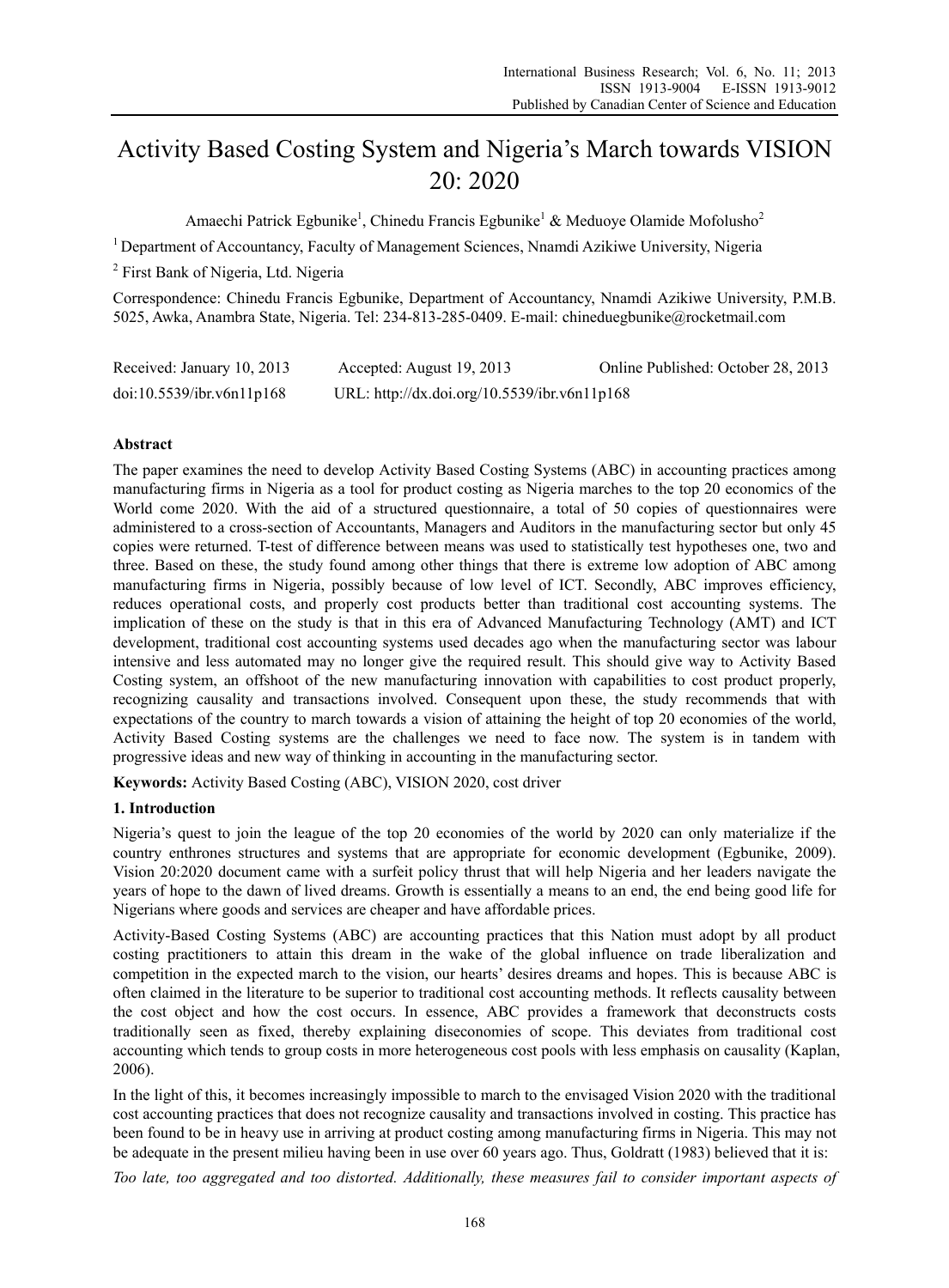*operating environment especially the presence of committed costs and related capacity limitations (Sheu, et al., 2003).* 

Considering these issues probably are the reasons why costs of certain products in Nigeria seem overpriced than goods and services of higher sophistications produced in industrialized Nations. Appropriately therefore, ABC represents a new way of thinking. They carry with them a set of questions completely different from the conventional traditional costing systems such as:

- $\triangleright$  What activities would be performed within organization?
- $\triangleright$  How much it would cost in order to carry out such activities.
- $\triangleright$  Why the organization would need to organize enterprise activities and processes.

 $\triangleright$  What will be the starting point or amount required from each activity—products, services and customers. (Kaplan & Cooper, 1990, quoted by Rivero & Emblemsavg, 2007)

Consequent upon this, this paper seeks to examine the nexus of Activity Based Costing System as an appropriate costing technique and Nigeria's march towards Vision 2020; specifically it addressed the following objectives:

1) To examine whether there is a statistical difference in the level of Activity Based Cost Accounting practice adopted by accountants in Nigerian firms and accountants who adopt traditional cost accounting systems.

2) To examine whether the ABC approach of charging cost to products based on activities causality is significantly better than production volume alternative.

3) To determine the extent ABC would help improve efficiency, reduce operational costs and therefore propel industries in achieving the Vision 2020 agenda.

#### **2. Review of Related Literature**

#### *2.1 Traditional Cost Accounting System*

This approach is still widely used today in product costing in Nigeria by manufacturing firms. It developed in the early part of the century to deal with product costing in a typical factory fashion which then existed (Adeniji, 2004). Industry then was labour intensive, there was no automation, product variety was small and overhead in manufacturing firms were generally very low compared to today. This is why Sheu et al., (2001) observed that in the industry then, direct labour costs were variable and accounted for as major portion of production costs. Standards were developed for tracing and controlling direct labour activity and indirect cost were allocated across product units. Those measures were appropriate for organizations that mass produced a narrow range of products and incurred mostly variable costs.

However, labour now is largely fixed and indirect costs have become a large part of total cost in most organizations. On accounts of these reasons, and more traditional cost accounting systems which were used then, have been called everything from Number 1 enemy of production and question whether, it is an "asset or liability" have been raised (Lucey, 2003).

We are not arguing that the traditional costing systems do not work but that the world it was designed for is rapidly disappearing. This was captured by Lucey, 2003 when he quoted Kaplan (1996):

… Traditional accounting practices … simply the wrong measures. They move the company in the wrong direction, reward managers for damaging business and provide incentives for improvement. The best we can do is to switch them off, just stop driving them.

Collaborating with this statement, Goldratt (1983), observed that cost accounting was a powerful solution. It did change the behavior and performance of industrial companies. Then technology pulled the rug from underneath cost accounting. The assumption on which cost accounting was then based is no longer valid. Many companies are already facing the disaster from following an obsolete solution. Production is continually changing, there is constant drive for improvement and batch quantities are low because goods are made to meet demand, not to move into stock. It is demand pull-system rather than production push. Care must be taken not to use inappropriate and out-modeled cost accounting systems and techniques which were developed to suit earlier and superseded conditions (Lucey, 2003). To meet these challenges, Nigeria's quest to march towards Vision 2020 should follow a high technological arrangement suited to improve quality and appropriately cost product in the right direction, thus results in improved decisions and information needs of the firms. The answer to these challenges is Activity based costing systems. These are new realities.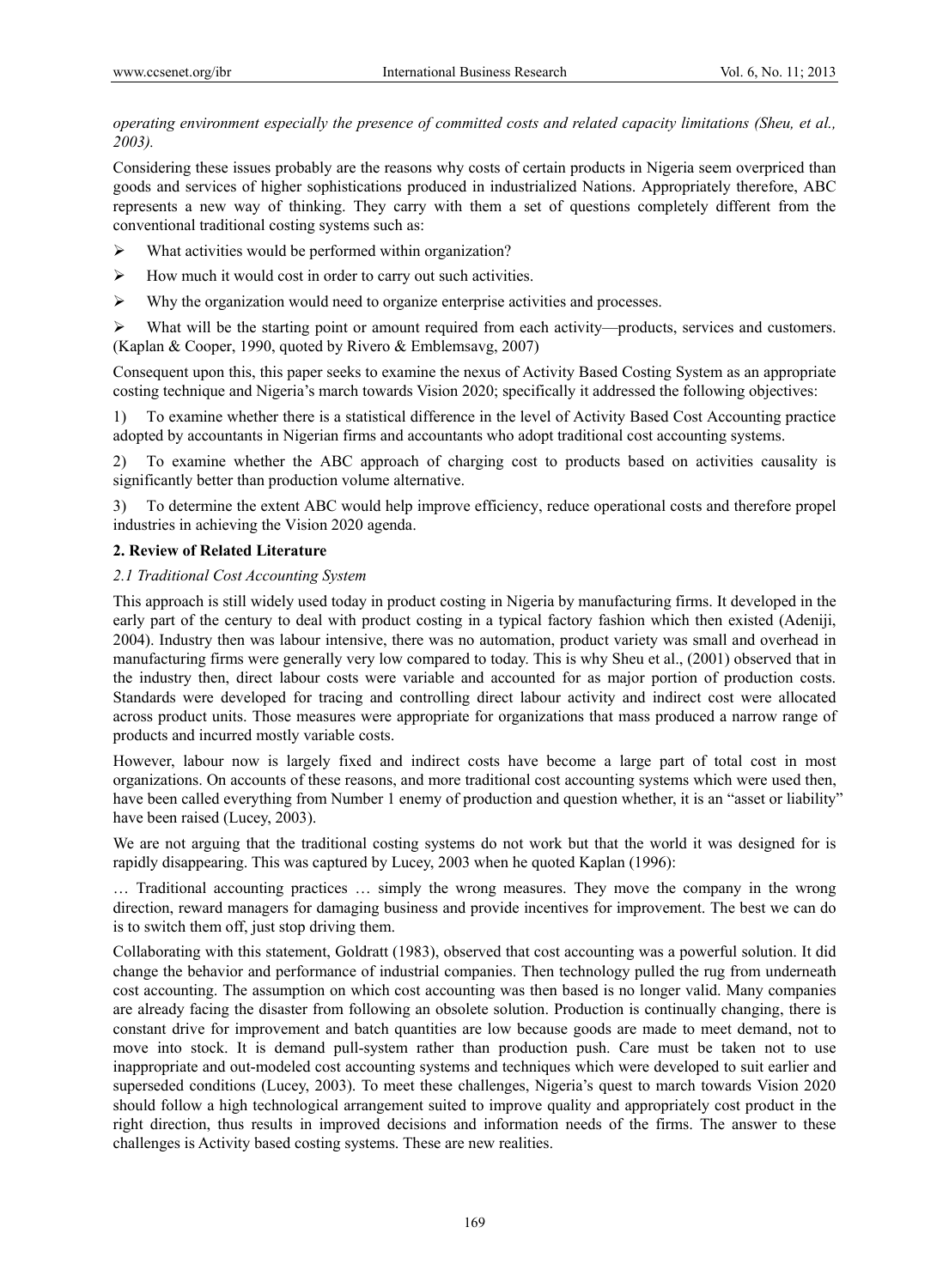### *2.2 Activity Based Costing System*

Martin (2007) observed that Activity based costing logic is based on the idea that designing, producing, distributing products and services require many activities to be performed and performing these activities require resources to be incurred and using these resources cause costs to be incurred. This is unlike traditional accounting cost system where costing is based on production volume.

Osisioma and Enahoro (2006) explain that ABC is an alternative cost accounting model which identifies cost pools or activity centres in an organization, and assigns costs to products and services (cost drivers) based on the number of events or transactions involved in the process of providing a product or services as a result. They opined that activity based costing can support managers to see how to maximize shareholders value and improve corporate performance. ABC is a full absorption costing method that has gained ground than conventional methods due to its more accurate cost assessments and superb training of costs. Conventional costing systems earlier explained cannot trace cost. Overhead costs are simply distributed as butter on bread. As it were without estimating the effect of all the complexities and identifying the root causes of costs, (Hardy & Habbard, 1992; Rivero & Emblemsvag, 2007). ABC differs greatly from the traditional costing systems in two major ways. This was observed by Rivero and Emblemsvag, (2007 when they quoted Copper, 1990).

- In ABC system, it is assumed that cost object products, services etc. consume activities while the conventional systems assume that a cost object consumes resources. By this, ABC acknowledges that one cannot manage costs; one can only manage what is being done (activities). Cost management practices should focus on the process management and not virtually solely on structure and organization.

- An ABC system utilizes drives on several levels (unit, batch, product and factory level), while the conventional system uses on unit level characterizations called allocation bases. Roughly speaking, an allocation base is an arbitrary, unit-level driver. In this sense, cost driver try to establish precise causal relations between products and consumption of activities. The problem is to choose the most suitable cost driver to undertake the allocation process. In general, this problem could be solved by choosing between the following requirements:

a) To represent the existing cause and effect relations between costs, activities and products as well as possible, and;

b) To be the most cost effective to measure and to observe (Sheu et al., 2001)

Despite the differences discussed above, it is important to note the point emphasized by Lucey, (2003) and Maher, (2005).

- Different cost allocation methods result in different estimates of a product cost.

- It provides realistic product costs most especially in Advanced Manufacturing Technology (AMT) factories where support overheads are significant proportion of total cost.

- It enhances the tracing of overheads to the products. In modern factories, there is growing number of non-factory floor activities. ABC is concerned with all activities.

- It is flexible to trace cost to process, customers, areas of management responsibility as well as product costs.

- ABC can help marketing people select and price each product by providing more accurate product numbers.

- Implementing ABC requires teamwork among accounting, production, marketing, management and others.

- It recognizes the complexity and diversity of modern production by the use of multiple cost drivers, many of which are transaction based rather than being based solely on production volume.

- Activity cost driver rates reflect the practical capacity of the resources supplied; measuring, creating and managing unused capacity is at the heart of ABC. It gives managers insight into the existence, creation, and deployment of capacity both used and unused (Cooper & Kaplan, 1999, quoted by Sheu, 2003).

In the circumstance, obviously ABC is an acceptable costing techniques needed for our march for vision 2020.

*2.3 Factors that Lead to the Development of Activity Based Costing Systems* 

A number of factors have made it imperative to embrace ABC logic. It includes:

 $\triangleright$  Direct labour cost which have high proportion of total product cost have been recently reduced considerably. Absorption rates that related to labour cost are increasingly becoming misleading.

 There has been growth in the cost of service support function which assists the efficient production of a range of high quality products—schedule, set-up, handling, production control and industrial engineering. This posed two implications: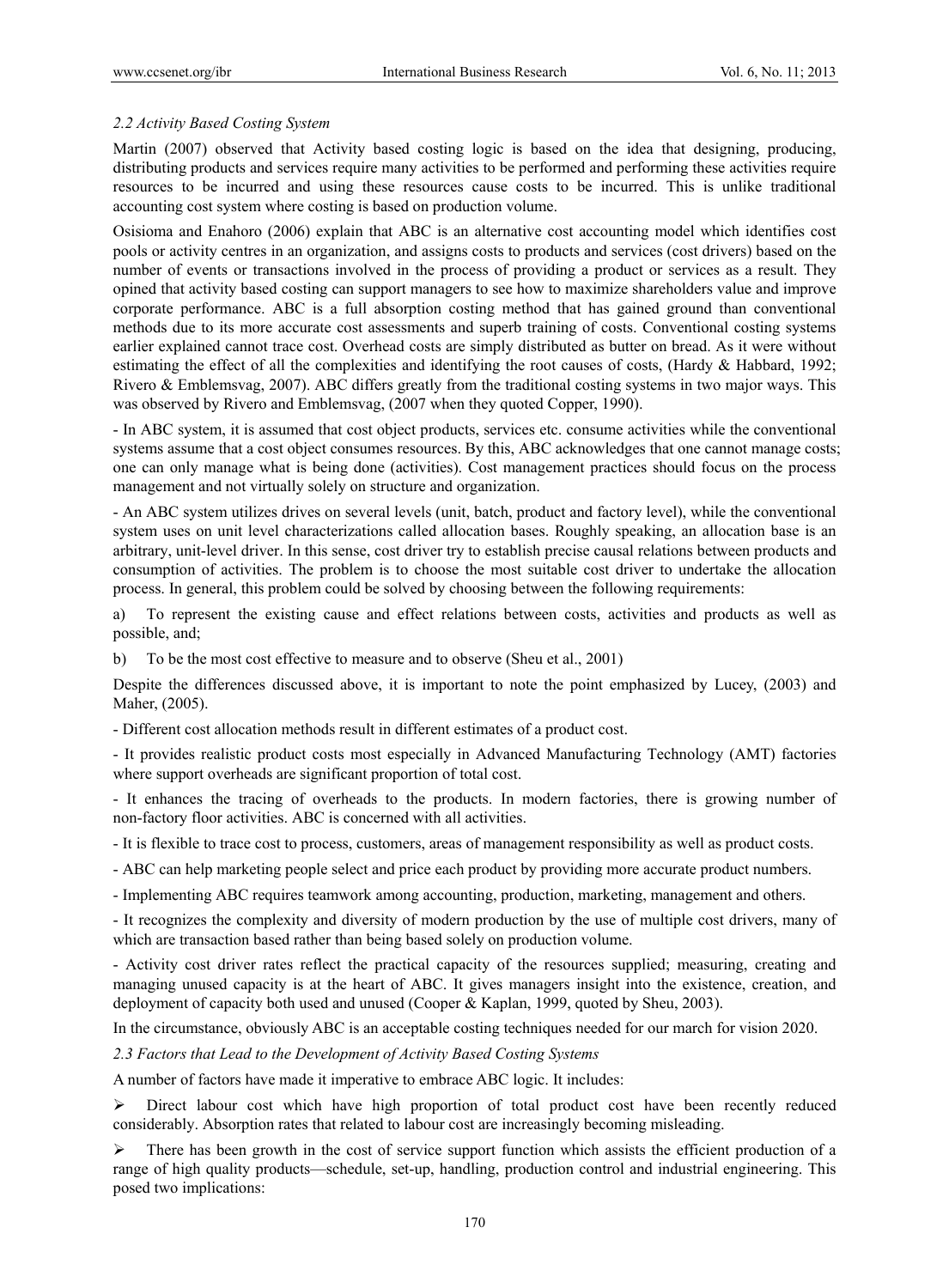1) The magnitude of overhead cost has gone up.

2) The nature of these costs has also changed and it is noticed that overhead costs are largely unaffected by production volume; instead, they vary in longer term according to the range and complexity of products manufactured rather than simple volume of output.

- In recent times, manufacturing has become complex with computer aided designs-(CAD), computer aided manufacture-(CAM), flexible manufacturing systems (FMS), and short product lifecycle with customers' demanding higher quality standards. All these result in increase in overhead costs.

- With market place becoming more and more competitive for manufacturing and services. It is more advantageous to stay ahead of your competitor at reduced overhead costs. (Adeniji, 2004).

*2.4 Steps for Implementing Activity Based Costing System* 

1) Identify and define activities and activity cost pools—There may be too many activities which should be grouped together under five different activity levels—Unit, Batch, product customer and organization level activities – sustaining activity, material handling, purchasing, reception, dispatch machining and assembly etc.

2) Identify factors which determine the cost of an activity known as cost drivers:

Number of Purchase orders;

Number of Received orders;

Number of Setup.

3) Assign costs to activity cost pools—Activity cost pools are "buckets" in which costs are accumulated that relate to a single activity measure in ABC systems. It is equivalent to cost centres as we have it in conventional systems. This is often classified as first stage

4) Calculate activity rates/cost driver rates for each cost pool.

Total cost for each activity Total Activity<br>Activity Drivers

5) Assign the activity cost driver rates to cost objects (product, customer, orders) to arrive at an activity based product cost. This is referred to as the  $2<sup>nd</sup>$  stage allocation.

6) Prepare Management Report—In this, the overhead costs computed are combined with direct material, labour and ultimately deducted from revenue to show the profit level of the organization under study (Garrison, 1999).

# *2.5 VISION 20:2020*

Nigerian's quest to join the league of the top 20 economies of the world by 2020 is a strategic vision of then Head of State, His Excellency, Alhaji Umaru Yar' Adua whose critical elements of moving the nation forward centered on 7-point agenda of energy, education, agriculture, wealth creation and poverty alleviation, land reforms and security.

The Vision became a front burner when it was noticed that inspite of abundant human and natural resources, Nigeria is still behind less endowed nations that were at par at independence such as Malaysia, Singapore, Indonesia, Brazil and South Korea. The Vision was crafted to accelerate Nigeria's economic development to catch up with the above economies using the following parameters as engine:

1) Moving the economy from oil dominated to a more diversified economy.

2) Changing from public sector-dominated to private sector-led economy.

3) Integrating local with global economy.

4) Transforming the pervasive oil industry to more proactive one and

5) Restructuring the economy from centralized federalism to a more decentralized one (Abdullali, 2008; quoted by Okwoli, 2010).

The Vision 2020 was informed by the series of studies by Goldman Sachs economic research that Nigeria is projected to be the 20<sup>th</sup> largest economy by the year 2025 (ahead of Egypt, Bangladesh etc), and as well, could be the 12<sup>th</sup> largest economy in the world by 2050 (ahead of Korea, Italy, Canada, etc). These projections on Nigeria were based on conservative statistics of its initial conditions (GDP, growth Environment score). This is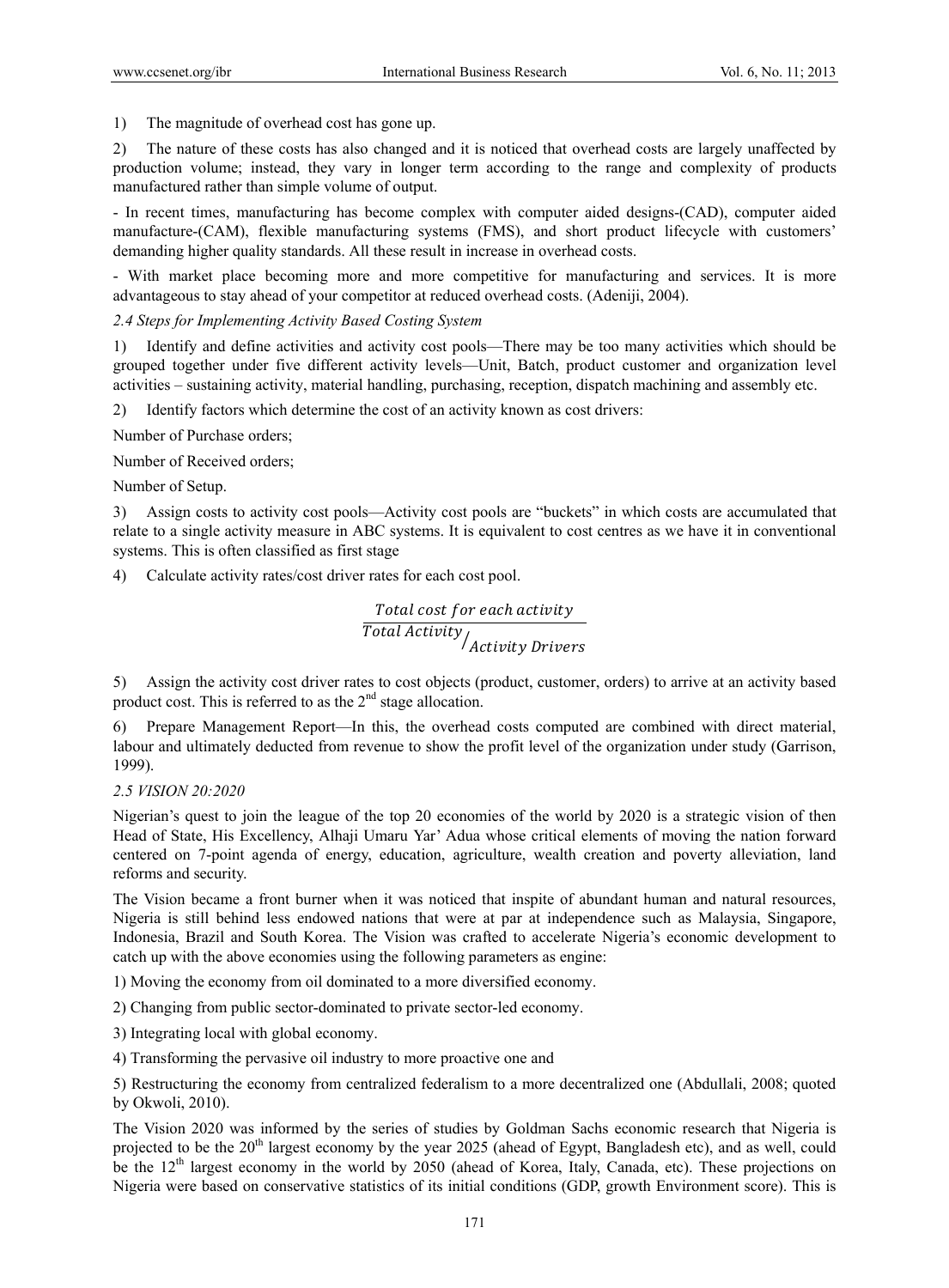believed that Goldman Sachs projections on Nigeria may have informed the belief of Yar' Adua government to think that it is achievable in a shorter period by 2020 as against 2025 projection (Okeke, 2009). Currently, Nigeria is the  $48<sup>th</sup>$  largest economy in the world but in terms of GDP per capita Nigeria occupies  $165<sup>th</sup>$  position in the world and 33rd position in Africa and achieving this feat might require that the economy grows at annual rate aimed rate of 13 percent steadily for the next 12 years (IMF/world Bank, 2006).

- Goldman Sachs paper highlighted that Nigeria requires a large amount of work to do if it should have a serious claims in achieving the potential growth outlines in the new 2025 projections.

- However, Soludo (2006) is of high spirit and optimistic that we can attain such height given our commitment to greatness. These he captured in philosophical manner when he quoted that:

Put differently, Nigeria seems destined for greatness but whether and when it achieves it remains an open question.

- Achieving this vision from now remains challenging and demanding, entailing lots of political will and commitment on part of our leaders; But this appears no problem judging by the Vision 2020 Kuru declaration:

To build a truly great African democratic country, politically united, integrated and stable, economically prosperous, socially organized, with equal opportunities for all, and responsibility from all, to become the catalyst of (African) Renaissance and making adequate all-embracing contributions sub-regionally, regionally and globally (NEED, 2005).

This confirms the achievability of the vision, offered, the historical Marshall plan which rebuilt the West European societies from the ruins of the  $2<sup>nd</sup>$  World War took only four years to operate from April, 1948. So it is achievable provided we do what we ought to do. Undoubtedly, one of the issues that face the nation in addressing the attainment of Vision 2020 is industrialization especially in the manufacturing sub sector. Economic development in any Nation is a major catalyst for transformation and an engine of growth for modern economies. This is why it is often described in the literature as the heartbeat of the economy. Therefore moving the nation forward to achieve the expectation of the vision will heavily anchor on industrialization. The G20 or top 20 economies of the world are not just largest economies but highly industrialized economies as well. This is captured more recently by Chinweizu (2008):

In any case, this ambition cannot be taken seriously because Yar' Adua and his team do not even know what they are aspiring to join. They think that the G20 is simply the group of the largest economies in the world. However, a critical little fact that escape their inattention … The G20 members are all seriously industrialized economies each with a substantial manufacturing sub-sector. The G20 actually is the group of the largest industrialized economies.

The issue of Industrialization has to be addressed squarely to move the nation forward. A serious scenario is painted when one notices the very low level of manufacturing Value-Added/GDP ratio where in 1981–1986, it was at 9.1 and 9.2 percent but quickly declined steadily very long declined level.

It is only when the manufacturing subsector is raised from slumber that we start to conceive how to cost products and services from such endeavor. To this we are saying that Activity Based Costing Systems is available waiting to help take us to the next level.

# *2.6 ABC Implications for VISION 2020*

Undoubtedly, Activity Based Costing system resulting from the advanced manufacturing technology are the challenges and practices that will help us usher in a new dawn in product costing. This may be possible when the enabling environment in manufacturing subsector is created. Activity based costing system have changed the manner in which data and information are collected, measured, analyzed, and disseminated within and between organizations. To cope with the turbulence and uncertainty in manufacturing—market place environment, organizations need to adapt themselves with appropriate responses to the new threats and opportunities and ensure that they design and use appropriate control systems for this purpose. This has led to the development of new management accounting techniques such as Activity based costing.

Manufacturing firms in Nigeria need to live up to this global changes and challenges to stay afloat and be able to deliver goods and services to its esteemed Nigerian population as and when due. This they must accomplish by constantly reviewing and revisiting their manufacturing strategies as they march to Vision 2020. Among the strategies to review and develop to achieve these competitive instinct is to abandon the old ways of accounting for products as they are backward in accuracy and product costing and embrace a new dawn offered by ABC, the appropriate tool to aid product costing which ultimately ensures that products are costed properly and our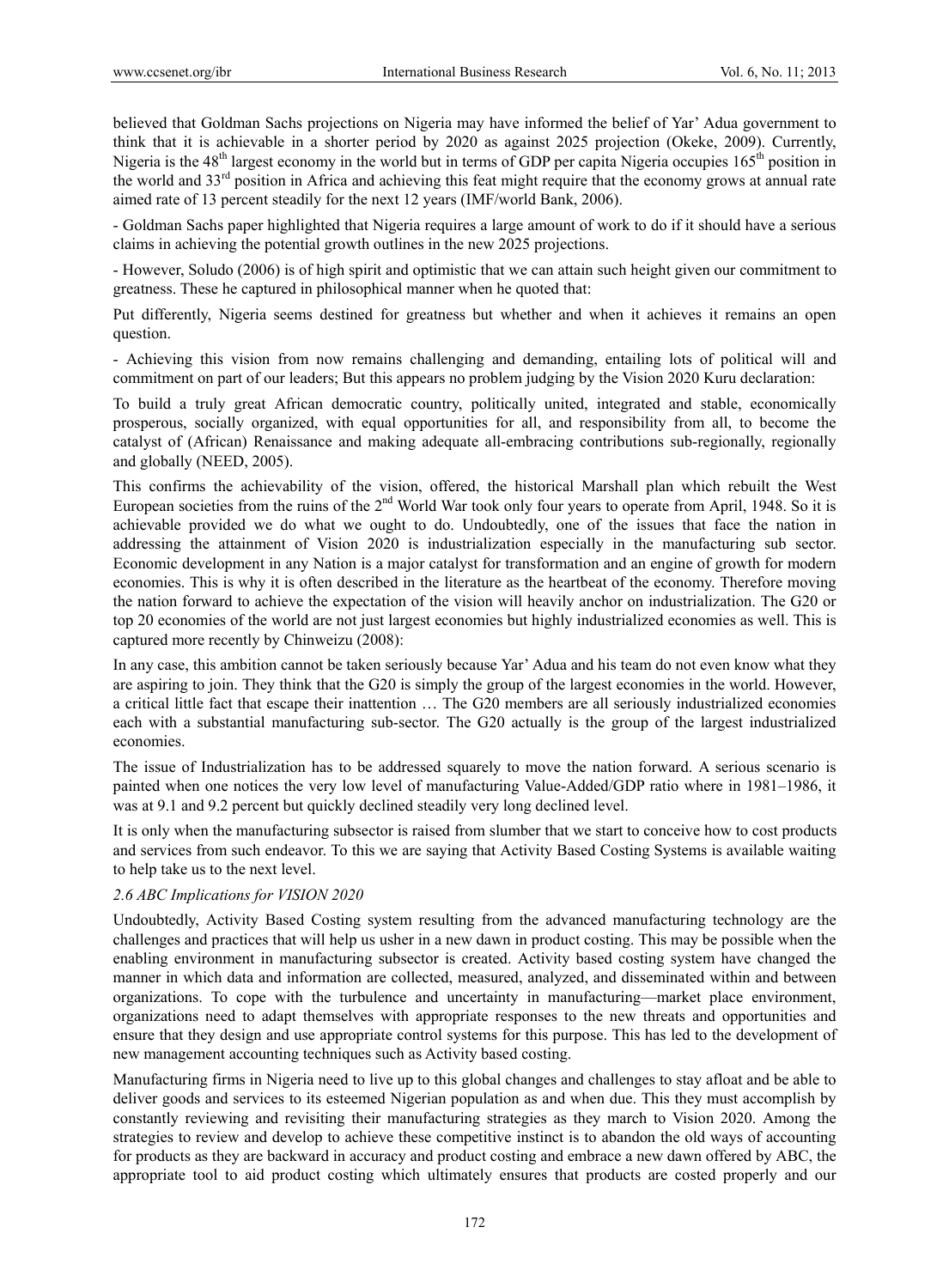manufacturers are sure of survival and continuity, without which we cannot get to our Vision.

These implications point to the need for new management accounting practices which will meet the challenges of the new manufacturing system.

### **3. Methodology**

A survey was conducted to determine whether Activity Based Costing system is an appropriate accounting tool to propel the country in the attainment of the Vision 2020. 50 copies of questionnaire were administered to a cross-section of Managers, Accountants and Auditors in quoted manufacturing firms, only 45 copies of questionnaire were returned and used for the study. The collected data was analyzed using mean scores. The questions were based on the five point Likert scale with the following options: Strongly agreed, Agreed, Disagree, Strongly disagree and No idea with associated weights of 5, 4, 3, 2 and 1 respectively. The questions were distributed to Managers, Accountants and auditors who are in practice, thus 25 were for those practicing ABC while 20 are for those who are practicing traditional cost accounting systems. Three hypotheses were formulated and tested using t-test of difference of means.

# *3.1 Analysis of Data*

This focused on the presentation and analysis of data generated from the study. A summary of the mean scores is presented below.

| S/No           | <b>Statements</b>                                                                                                                                                                          | Mean<br><b>Scores</b> |
|----------------|--------------------------------------------------------------------------------------------------------------------------------------------------------------------------------------------|-----------------------|
|                | Activity Based costing (ABC) affects changes in cost structure in such a way that products are realistically and<br>properly costed                                                        | 4.15                  |
| $\overline{2}$ | ABC improves efficiency, reduces operating costs, improves delivery cost, better than traditional accounting costing<br>system                                                             | 4.88                  |
| 3              | ABC practice among Nigerian firms is extremely lower than traditional accounting cost systems                                                                                              | 4.73                  |
| 4              | Traditional accounting cost system is the answer to product costing needs for attaining vision 2020.                                                                                       | $2.97*$               |
| 5              | Using traditional accounting cost system, overhead costs are charged to products based on production volume with<br>direct labour or machine hours rather than activity cost pools         | 4.33                  |
| 6              | Use of Advanced manufacturing technology has changed the way accounting practices are executed                                                                                             | 3.60                  |
| 7              | Significant activities are identified and overhead costs are assigned to activity cost pools in line with the way<br>resources are consumed by the activities under the ABC costing system | 4.22                  |
| 8              | Vision 2020 can be achieved if Nigeria reviews and revisits its manufacturing accounting practices                                                                                         | 4.53                  |
| 9              | With increase in market competition, customers are more likely to purchase at affordable prices                                                                                            | 4.44                  |
| 10             | Use of traditional cost accounting techniques is a major drawback to the vision 2020                                                                                                       | $2.80*$               |

#### Table 1. Questionnaire items response and mean score calculation

Source: Field Survey (2011).

# *3.2 Test of Hypothesis*

**H1:** The level of ABC practice among Nigeria firms is extremely low when compared with traditional accounting cost systems.

To test this, the respondents were asked the following question.

**Question:** To what extent is ABC practice implemented in Nigerian firms when compared to traditional cost accounting system?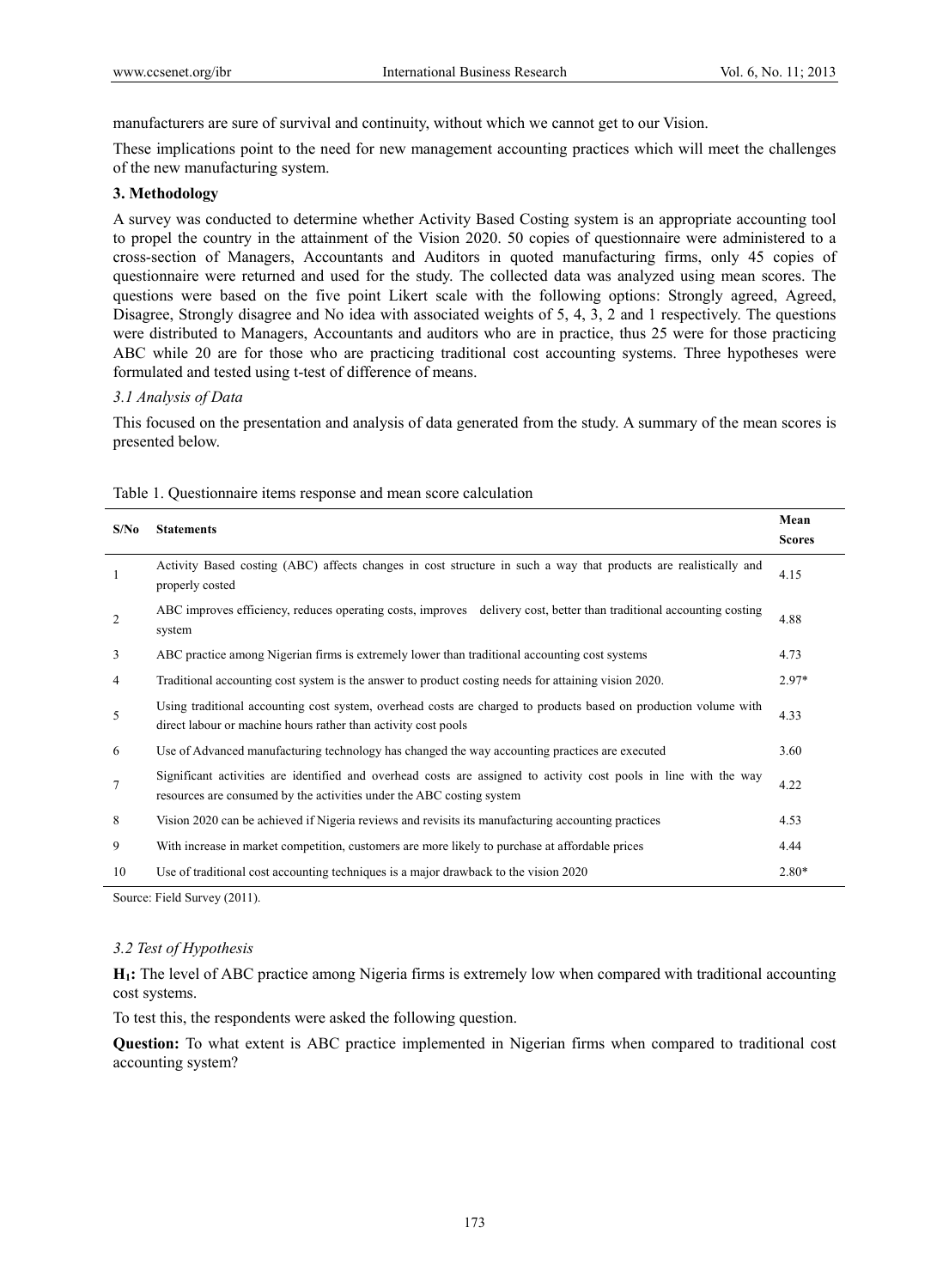| <b>Activity Based Cost System (ABC)</b> |                                                  |                |                         |                                      |                 |                  |
|-----------------------------------------|--------------------------------------------------|----------------|-------------------------|--------------------------------------|-----------------|------------------|
| <b>Responses</b>                        | Scores $(x)$                                     | Frequency (f)  | $\mathbf{F} \mathbf{x}$ | $\mathbf{x} - \overline{\mathbf{x}}$ | $(x-\bar{x})^2$ | $f(x-\bar{x})^2$ |
| Strongly agree                          | 5                                                | 19             | 95                      | 0.32                                 | 0.10            | 0.19             |
| Agree                                   | 4                                                | $\overline{4}$ | 16                      | $-0.68$                              | 0.46            | 1.85             |
| Disagree                                | 3                                                | $\overline{2}$ | 6                       | 1.68                                 | 2.82            | 8.46             |
| Strongly disagree                       | 2                                                | $\theta$       | $\mathbf{0}$            | $-2.68$                              | 7.18            | $\mathbf{0}$     |
| No idea                                 | 1                                                | $\overline{0}$ | $\boldsymbol{0}$        | $-3.68$                              | 13.54           | $\mathbf{0}$     |
| Total                                   |                                                  | 25             | 117                     |                                      |                 | 10.5             |
|                                         |                                                  |                |                         |                                      |                 |                  |
|                                         | <b>Traditional Accounting Cost System (TCAS)</b> |                |                         |                                      |                 |                  |
| <b>Responses</b>                        | Scores $(x)$                                     | Frequency (f)  | $\mathbf{F}\mathbf{x}$  | $\mathbf{x} - \bar{\mathbf{x}}$      | $(x-\bar{x})^2$ | $f(x-\bar{x})^2$ |
| Strongly agree                          | 5                                                | 3              | 15                      | 1.3                                  | 1.69            | 5.07             |
| Agree                                   | 4                                                | 12             | 48                      | 0.3                                  | 0.9             | 10.80            |
| Disagree                                | 3                                                | $\overline{2}$ | 6                       | 0.7                                  | 0.49            | 0.98             |
| Strongly disagree                       | $\overline{c}$                                   | 2              | $\overline{4}$          | 1.7                                  | 2.89            | $-5.78$          |
| No idea                                 | 1                                                | 1              | 1                       | 2.7                                  | 7.29            | 7.29             |

Table 2. The level of ABC practice among firms in Nigeria compared to traditional accounting cost system

Source: Field Survey (2011).

| $\bar{x} = 4.68$ | $\bar{x} = 3.70$ |
|------------------|------------------|
| $S_1^1 = 0.42$   | $S_1^1 = 1.99$   |
| $n = 25$         | $n = 20$         |

$$
t = \frac{4.68 - 3.70}{\sqrt{\frac{(25 - 1)(0.42) + (20 - 1)(1.49)}{25 + 20 - 2} \left(\frac{1}{25} + \frac{1}{20}\right)}}
$$

 $= 4.92$ 

**Decision:** Since the t-computed  $4.92 \ge t$ -critical value of 1.68, the hypothesis is accepted. This implies that ABC practices among Nigerian firms are low compared to a more popular Traditional Accounting cost system.

**H2:** The ABC approach of charging cost to products based on activities causality is significantly better than the production volume alternative of traditional accounting cost system.

| <b>Activity Based Cost System (ABC)</b> |                |                  |              |                                 |                 |                  |
|-----------------------------------------|----------------|------------------|--------------|---------------------------------|-----------------|------------------|
| <b>Responses</b>                        | Scores $(x)$   | Frequency (f)    | Fx           | $\mathbf{x} - \bar{\mathbf{x}}$ | $(x-\bar{x})^2$ | $f(x-\bar{x})^2$ |
| Strongly agree                          | 5              | 21               | 105          | 0.08                            | 0.01            | 0.21             |
| Agree                                   | $\overline{4}$ | 3                | 12           | $-0.92$                         | 0.85            | 2.53             |
| Disagree                                | 3              | 2                | 6            | $-1.92$                         | 3.68            | 7.40             |
| Strongly<br>disagree                    | $\overline{c}$ | $\overline{0}$   | $\mathbf{0}$ | $-2.92$                         | 8.53            | 0.00             |
| No idea                                 |                | $\boldsymbol{0}$ | $\mathbf{0}$ | $-3.92$                         | 15.37           | 0.00             |
| Total                                   |                | 25               | 123          | $\overline{\phantom{a}}$        |                 | 10.14            |

Table 3. Benefits of ABC as an accounting tool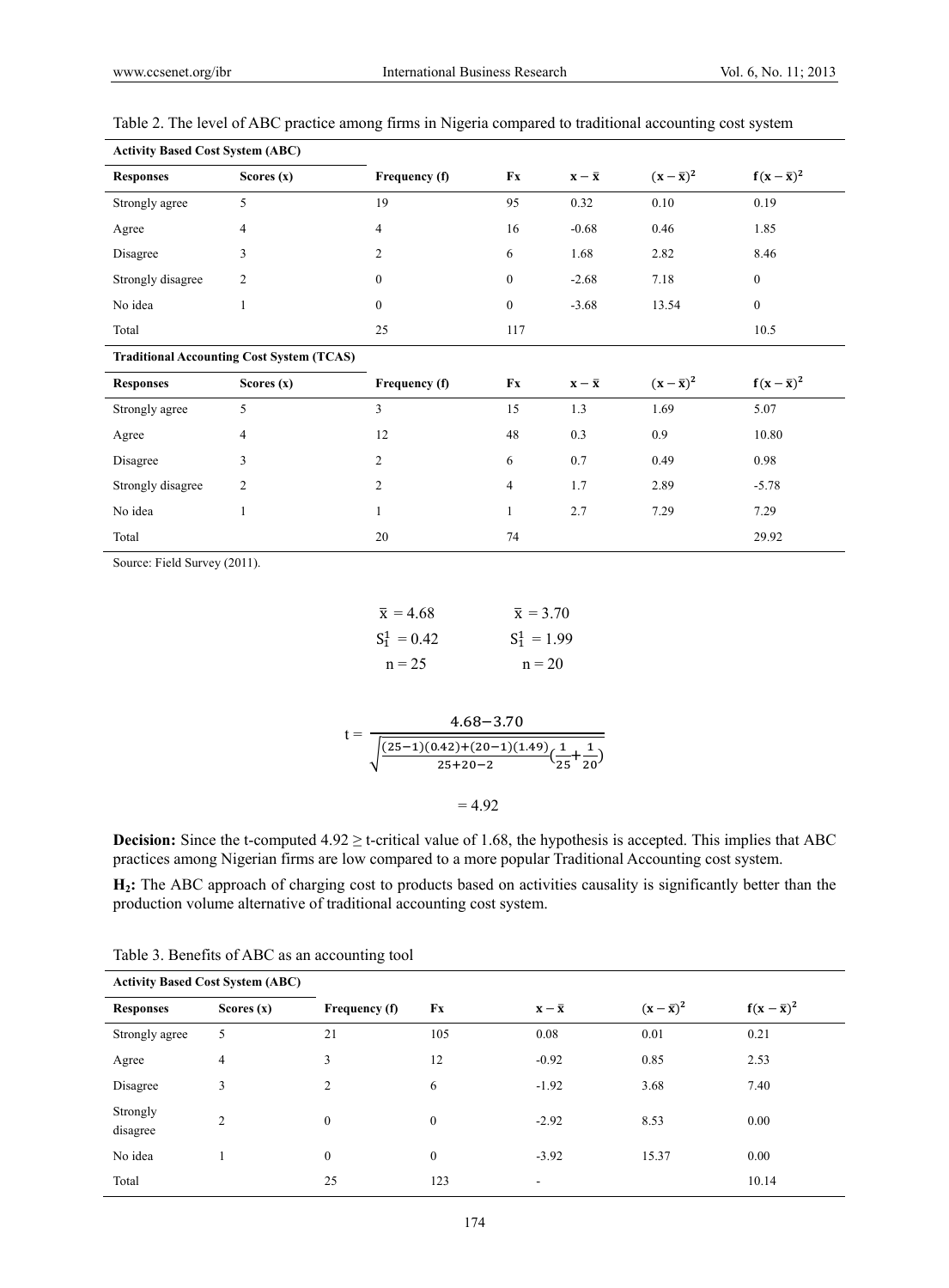| <b>Traditional Accounting Cost System (TCAS)</b> |              |                                                                       |                       |                     |                 |                  |  |
|--------------------------------------------------|--------------|-----------------------------------------------------------------------|-----------------------|---------------------|-----------------|------------------|--|
| <b>Responses</b>                                 | Scores $(x)$ | Frequency (f)                                                         | Fx                    | $\bar{x} - \bar{x}$ | $(x-\bar{x})^2$ | $f(x-\bar{x})^2$ |  |
| Strongly agree                                   | 5            | 9                                                                     | 45                    | 0.9                 | 0.81            | 7.29             |  |
| Agree                                            | 4            | 6                                                                     | 25                    | $-0.1$              | 0.01            | 0.06             |  |
| Disagree                                         | 3            | 3                                                                     | 9                     | $-1.1$              | 1.21            | 3.63             |  |
| Strongly disagree                                | 2            | 2                                                                     | $\overline{4}$        | $-2.1$              | 4.41            | 8.82             |  |
| No idea                                          | $\mathbf{1}$ | $\mathbf{0}$                                                          | $\boldsymbol{0}$      | $-3.1$              | 9.61            | $\mathbf{0}$     |  |
| Total                                            |              | 20                                                                    | 82                    |                     |                 | 19.80            |  |
| Source: Field Survey (2011)                      |              |                                                                       |                       |                     |                 |                  |  |
|                                                  |              | $\overline{x}$ = 4.92                                                 | $\overline{x} = 4.10$ |                     |                 |                  |  |
|                                                  |              | $S_1^1 = 0.41$                                                        | $S_1^1 = 0.99$        |                     |                 |                  |  |
|                                                  |              | $n = 25$                                                              | $n = 20$              |                     |                 |                  |  |
|                                                  |              | $4.92 - 4.10$                                                         |                       |                     |                 |                  |  |
|                                                  | $t =$        | $\frac{(25-1)(0.41)+(20-1)(0.99)}{25+20-2}(\frac{1}{25}+\frac{1}{20}$ |                       |                     |                 |                  |  |
|                                                  |              | $= 4.82$                                                              |                       |                     |                 |                  |  |

**Decision:** Since the t-computed  $4.82 \ge$  t-critical value of 1.68, the hypothesis is accepted. This implies that ABC adequately improves efficiency and reduces operational costs better than traditional cost systems.

**H3:** ABC would help improve efficiency, reduce operational costs and therefore propel industries in achieving the Vision 2020 agenda.

|  |  |  | Table 4. Reviewing accounting practices in achieving VISION 2020 |
|--|--|--|------------------------------------------------------------------|
|  |  |  |                                                                  |

| <b>Activity Based Cost System (ABC)</b> |                                                  |                |               |                  |    |                                 |                 |                  |
|-----------------------------------------|--------------------------------------------------|----------------|---------------|------------------|----|---------------------------------|-----------------|------------------|
| <b>Responses</b>                        | Scores $(x)$                                     |                | Frequency (f) | Fx               |    | $\mathbf{x} - \bar{\mathbf{x}}$ | $(x-\bar{x})^2$ | $f(x-\bar{x})^2$ |
| Strongly agree                          | 5                                                | 20             |               | 100              |    | 0.36                            | 0.13            | 2.59             |
| Agree                                   | 4                                                | $\overline{c}$ |               | 8                |    | 0.64                            | 0.41            | 0.82             |
| Disagree                                | 3                                                | $\overline{c}$ |               | 6                |    | 1.64                            | 2.69            | 5.38             |
| Strongly<br>disagree                    | $\mathfrak{2}$                                   | $\mathbf{1}$   |               | $\overline{c}$   |    | 2.64                            | 6.97            | 6.97             |
| No idea                                 | 1                                                | $\bf{0}$       |               | $\boldsymbol{0}$ |    | 3.64                            | 13.25           | $\boldsymbol{0}$ |
| Total                                   |                                                  | 25             |               | 116              |    |                                 |                 | 15.76            |
|                                         | <b>Traditional Accounting Cost System (TCAS)</b> |                |               |                  |    |                                 |                 |                  |
| <b>Responses</b>                        | Scores $(x)$                                     |                | Frequency (f) |                  | Fx | $\bar{x} - \bar{x}$             | $(x-\bar{x})^2$ | $f(x-\bar{x})^2$ |
| Strongly agree                          | 5                                                |                | 5             |                  | 25 | 1.15                            | 1.32            | 6.61             |
| Agree                                   | 4                                                |                | 10            |                  | 40 | 0.15                            | $0.02\,$        | 0.23             |
| Disagree                                | 3                                                |                | 3             |                  | 9  | 0.85                            | 0.72            | 2.17             |
| Strongly<br>disagree                    | $\overline{c}$                                   |                | $\mathbf{1}$  |                  | 2  | 1.85                            | 3.42            | 3.42             |
| No idea                                 | 1                                                |                | $\mathbf{1}$  |                  | 1  | 2.85                            | 8.12            | 8.12             |
| Total                                   |                                                  |                | 20            |                  | 77 |                                 |                 | 20.55            |

Source: Field Survey (2011).

 $\bar{x} = 4.64$   $\bar{x} = 3.85$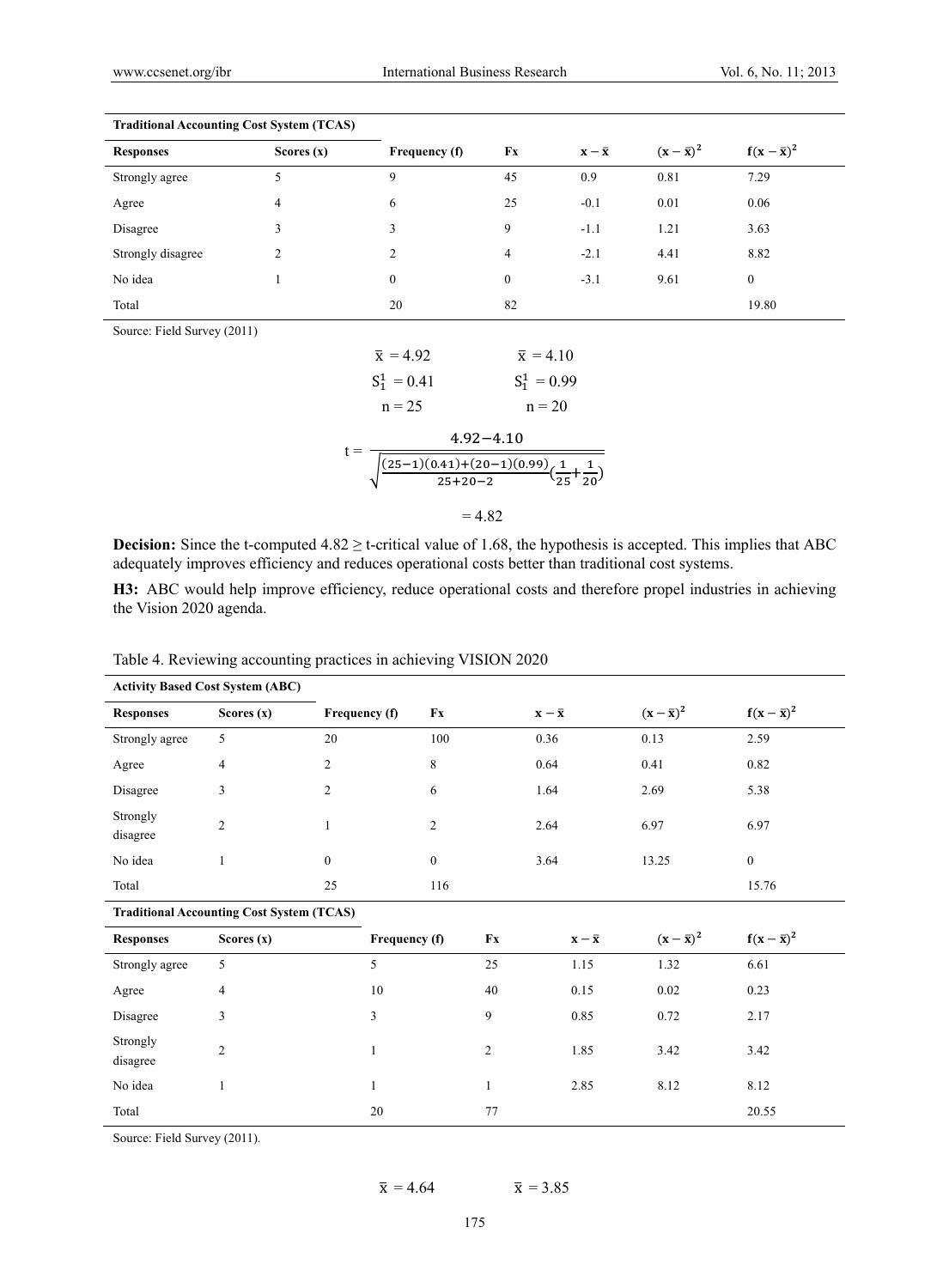$$
S_1^1 = 0.63
$$
  
\n
$$
S_1^1 = 1.03
$$
  
\n
$$
n = 25
$$
  
\n
$$
S_1^1 = 1.03
$$
  
\n
$$
n = 20
$$
  
\n
$$
4.64-3.85
$$
  
\n
$$
\sqrt{\frac{(25-1)(0.63)+(20-1)(1.03)}{25+20-2}(\frac{1}{25}+\frac{1}{20})}
$$
  
\n
$$
= 4.17
$$

**Decision:** Since the t-computed  $4.17 \geq t$ -critical value of 1.68, the hypothesis is accepted. This implies that Vision 2020 can be achieved only when we review and revisit modern accounting practices which costs products cheaply and affordable.

#### **4. Summary of Findings, Conclusion and Recommendations**

Based on the analyses above, it was found that:

1) There is extreme low adoption of ABC among manufacturing firms in Nigeria. Because of low level of ICT, traditional accounting systems are applied heavily in product costing. Hypothesis one—clearly attests to this statement.

2) ABC improves efficiency, reduces operational costs, and properly cost products better than traditional cost accounting systems.

3) ABC identifies significant activities and assigns overhead costs to activity cost pools in line with the way resources are consumed by the activities.

4) Continual use of traditional cost accounting system is a drawback. Markets are globalised and accounting with traditional costing system in this era of ICT is unwarranted since it will put costs on products and make them less competitive internationally.

Nigeria needs to revolutionize its manufacturing subsector to imbibe the needed advanced manufacturing technology that promotes Activity based costing system where products are properly and cheaply costed with high degree of quality. Dependency on traditional manufacturing practices with the attendant traditional accounting practices will not take us to the promised height of top 20 economies of the world by 2020. Activity Based Costing System holds the key to the future, the time to lay the foundation is now. This in place among our firms will march to the vision 2020 with accomplishments.

Consequently, the study recommended that with an expectation to move the country towards attaining top 20 economies of the world, manufacturing firms in Nigeria should adopt accounting practices based on Activity Based Costing System since it costs products realistically and properly and makes such products stand a chance for global competitiveness. Secondly, ABC is an offshoot of Advanced Manufacturing Technology (AMT). This requires frequent power supply but where it is in short supply it will hinder mass production and ultimately curtail cheapness in product costs. We need to move beyond this in achieving the envisaged vision 2020.

#### **References**

Adeniji, A. A. (2004). *An Insight into Management Accounting*. Lagos: Value Analysis Consult Publishers.

Chinweizu, H. (2008). Can Nigeria make it into G20? *Nations Newspaper*, Oct. 30.

Cooper, R. (1990). ABC: A Need, Not an Option. *Accountancy,* September.

- Cooper, R., & Kaplan, R. (1999). *The Design of Cost Management Systems* (2nd ed.). Prentice Hall: Upper Saddle River.
- Egbunike, P. A. (2009). Imperatives of Advanced manufacturing Technology in Nigeria: Implications for Management Accounting practices. *Journal of Association of National Association of Nigeria, 17*(3).
- Godralt, E. M. (1983). Cost Accounting: the number one enemy of productivity. 1983 APICS International Conference proceedings.
- Isa, C. R., & Foong, S. U. (2005). Adoption of Advanced Manufacturing Technology (AMT) and Management Accounting Practices: Case Study of Manufacturing Firms from Malaysia. *World Review of Science, Technology and Sustainable Development*, *2*(1), 35–45. http://dx.doi.org/10.1504/WRSTSD.2005.006726
- Lucey, T. (2003). *Management Accounting*. Great Britain: Bookpower.